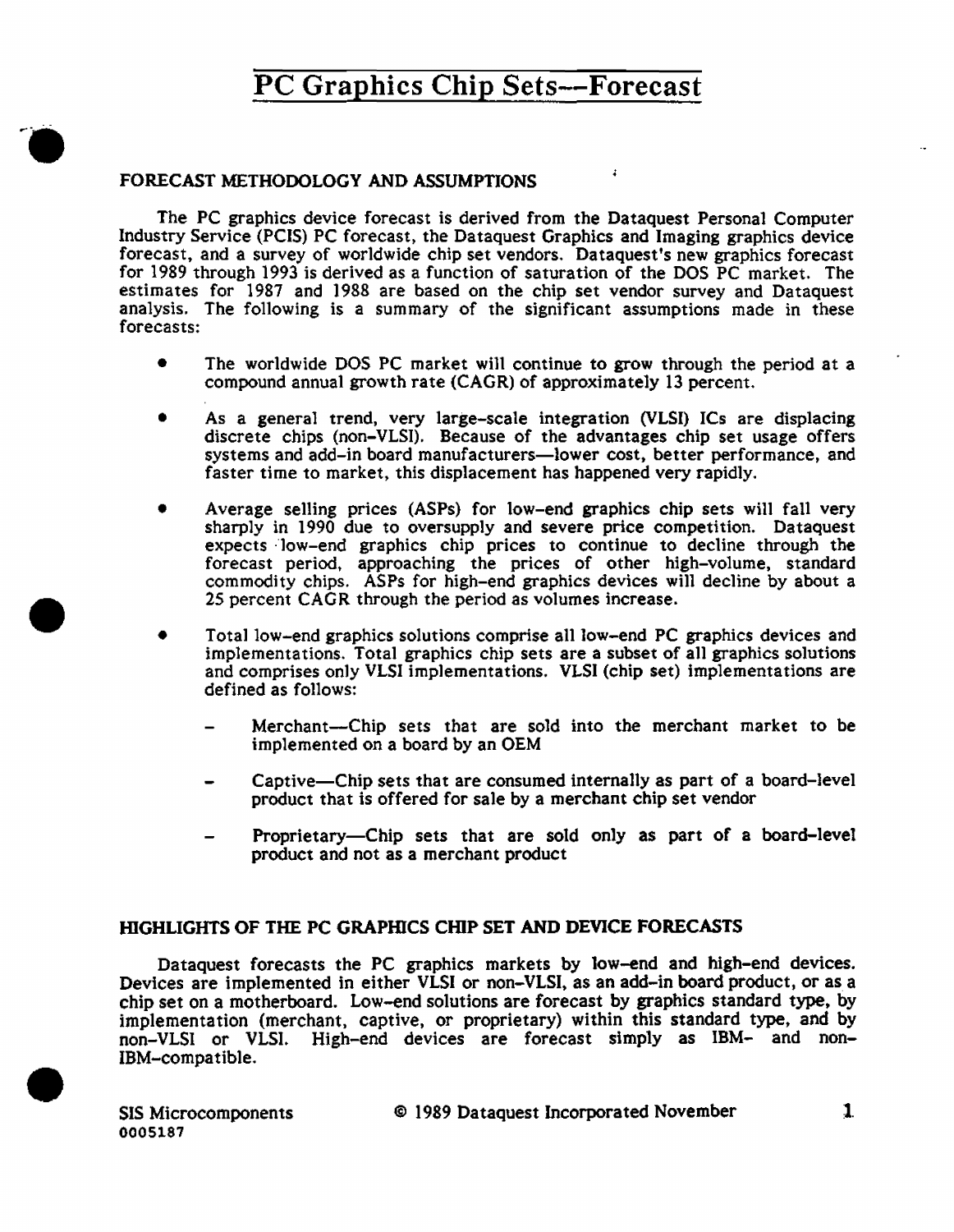### Worldwide Merchant Low-End PC Graphics Chip Set Forecast

Dataquest estimates 1988 worldwide merchant low-end PC graphics chip set revenue to be \$108 million compared with the 1987 estimate of \$55 million. The forecast for 1989 is \$182 million. Dataquest's merchant low-end PC graphics chip set revenue forecast is presented in Figure 1. The unit forecast is shown in Figure 2. The data for these figures is given in Table 1.



Figure 1

0005187-1

Source: Dataquest November 1989

© 1989 Dataquest Incorporated November

SIS Microcomponents 0005187

Ą.

### $\mathbf{2}$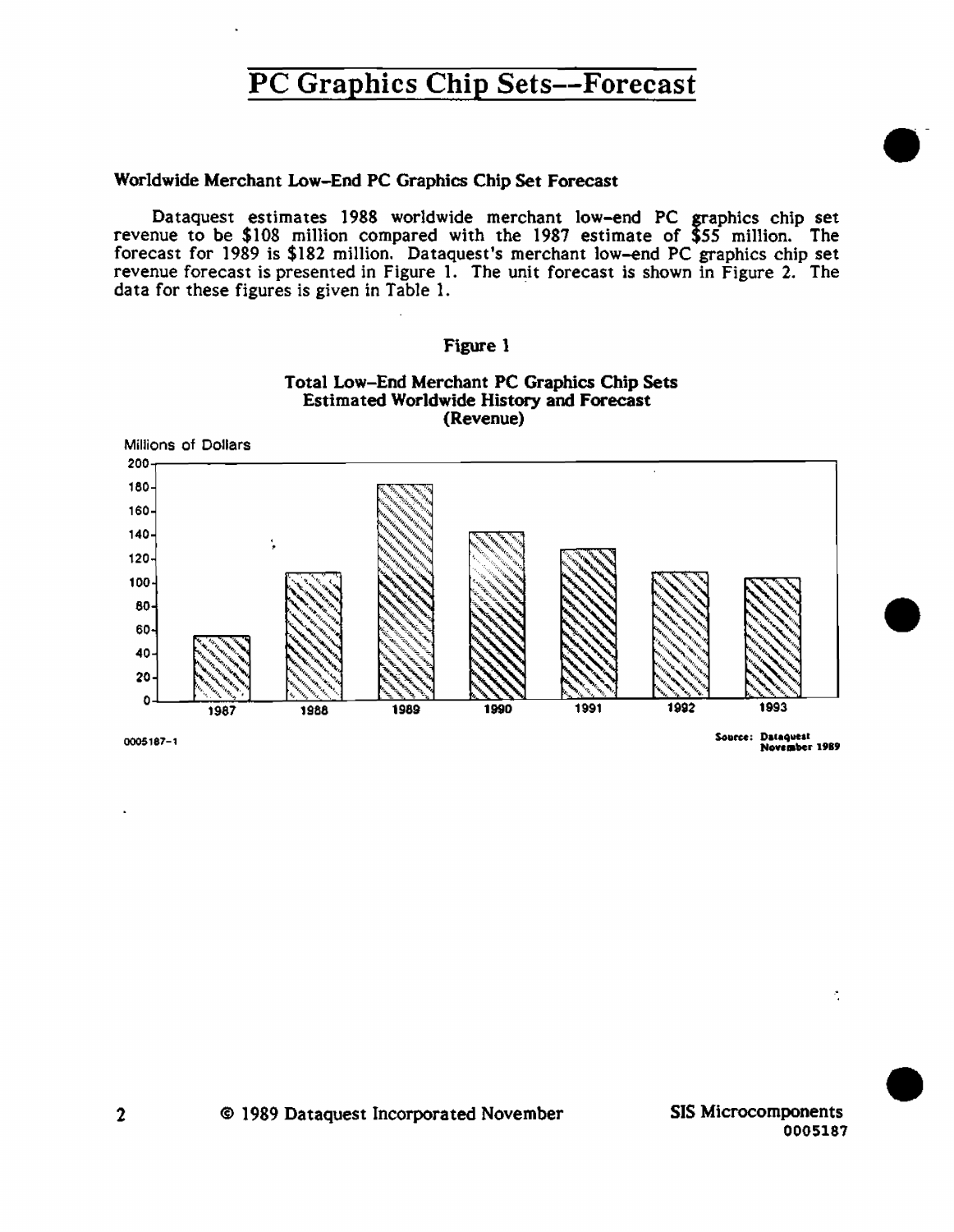Figure 2





0005187-2

Source: Dataquest<br>November 1989

SIS Microcomponents 0005187

 $\overline{a}$ 

 $\frac{1}{4}$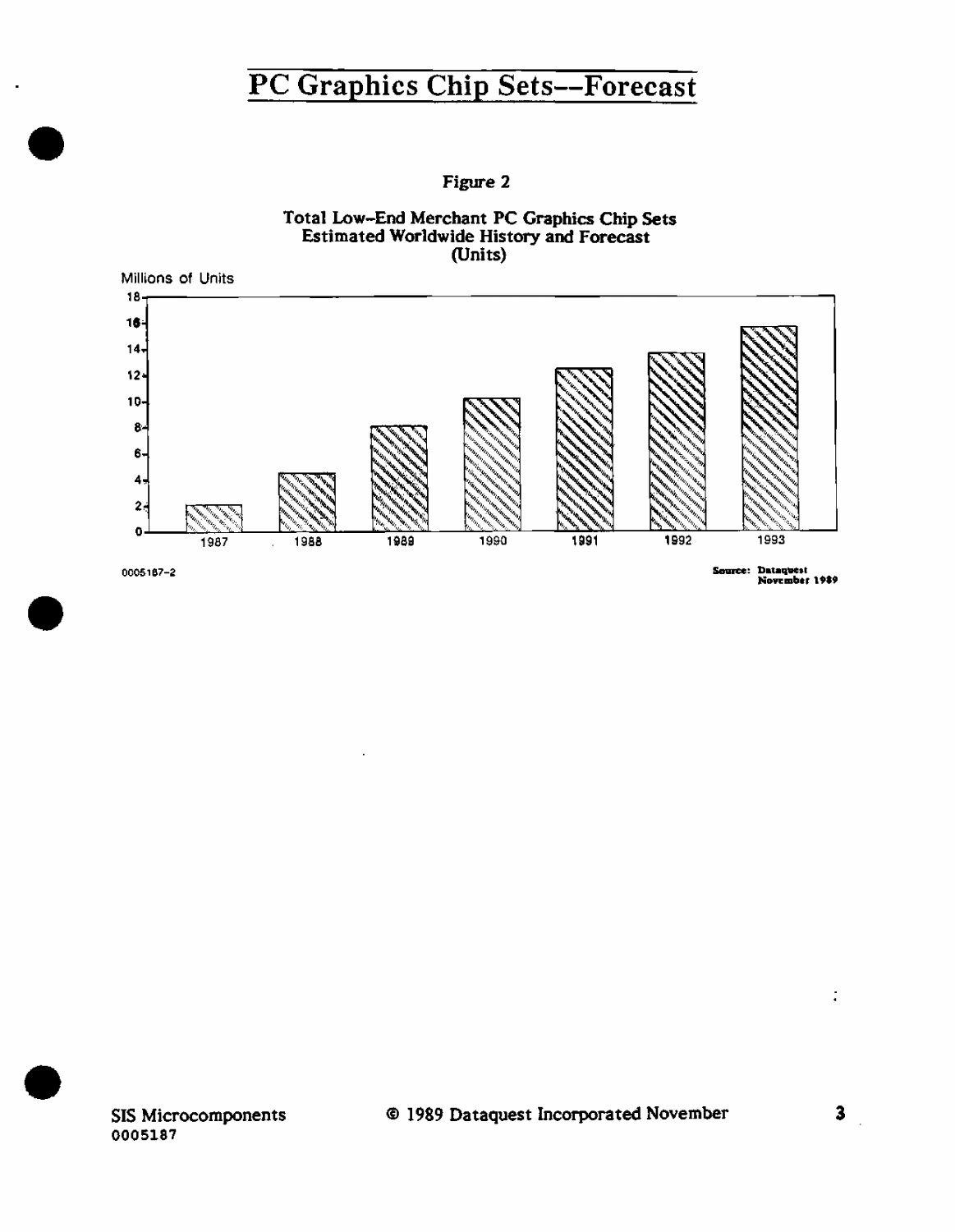### Table 1

## Total Low-End Merchant PC Graphics Chip Set Market<br>Estimated Worldwide History and Forecast (Millions of Units)

|                                | 1967   | 1988    | 7395    | 1990      | <u>1991</u> | 1992               | 7333              | 1987-1993<br>CAGR | 1989-1993<br><b>CAGR</b> |
|--------------------------------|--------|---------|---------|-----------|-------------|--------------------|-------------------|-------------------|--------------------------|
| Total DOS PC Shipments         | 9.6    | 12.3    | 11.8    | 15.4      | 17.1        | 18.7               | 20.6              | 13.60             | 10.51                    |
| Growth Rate                    |        | 20.16   | 12.2%   | 11.68     | 11.06       | 9.41               | 10.21             |                   |                          |
| Total Low-End Graphics Devices | 9.2    | 11.1    | 13.7    | 14.3      | 15.8        | 16.4               | 18.3              | 12.1%             | 7.50                     |
| Growth Rate                    |        | 20.51   | 23.24   | 1.61      | 10.8%       | 3.81               | 11.18             |                   |                          |
| Low-Eno Graphics Chip Sets     | 4.3    | 7.5     | 11.0    | 13.0      | 15.0        | 16.1               | 18.2              | 27.26             | 11.5%                    |
| Saturation                     | 46.76  | 67.90   | 86.0%   | 91.05     | 95.0%       | 99.0%              | 99.68             |                   |                          |
| Merchant Graphics Chip Sets    | 2.1    | 4.5     | 8.1     | 10.2      | 12.5        | 13.7               | 15.7              | 39.8%             | 18.04                    |
| Growth Rate                    |        | 114.76  | 79.31   | $25 - 14$ | 22.71       | 9.96               | 14.98             |                   |                          |
| Merchant Graphics Chip Set ASP | \$26.1 | \$23.9  | 3, 22.4 | \$13.9    | \$10.2\$    | \$7.8              | \$6.5             | (20.81)           | (26.84)                  |
| Growth Rate                    |        | (0.61)  | (6.01)  | (38.0)    | (27.0)      | (23.3)             | (17.2)            |                   |                          |
| Merchant Graphics Chip Set     |        |         |         |           |             |                    |                   |                   |                          |
| Revenue (Millions of Dollars)  | \$55.0 | 8108.1  | \$182.1 | \$141.3   | \$126.6     | \$106.7<br>(15.71) | \$101.5<br>(4.91) | 10.7%             | (13.61)                  |
| Growth Rate<br>$\bullet$       |        | $96.3*$ | 68.51   | (22.41)   | (10.41)     |                    |                   |                   |                          |
| ٠.                             |        |         |         |           |             |                    |                   |                   |                          |

Source: Dataguest<br>November 1989

© 1989 Dataquest Incorporated November

×

 $\ddot{\phantom{a}}$ 

 $\ddot{\phantom{1}}$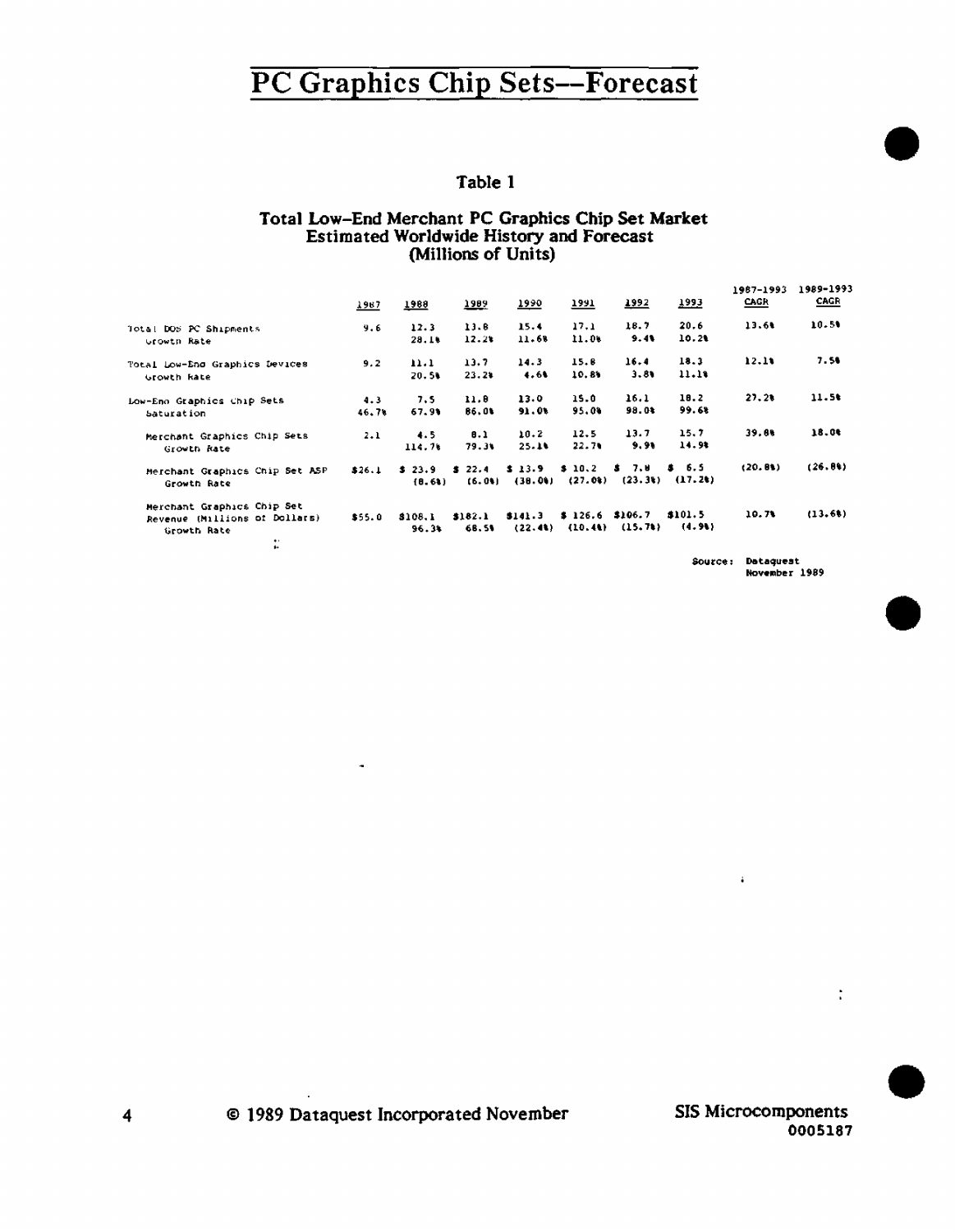### Total Low-End Graphics Forecast by Implementation

•

•

•

The Dataquest low-end graphics forecasts by implementation are presented in Figures 3 and 4 and in Table 2. Points worth noting include the following:

- VLSI (chip set) implementations rose from 4.3 million units (46.7 percent of devices) in 1987 to 7.5 million units (67.9 percent of devices) in 1988. The projection for 1989 is for 11.7 million units or 86 percent of all devices being implemented in VLSI. By 1992, 98 percent of all implementations are expected to be done in VLSI.
- Merchant chip sets are expected to grow at a CAGR of about 40 percent from 1987 through 1993. The shift to motherboard implementations of the graphics function is contributing to this growth.
- Captive chip sets are expected to peak in 1989, then decline and level off. The decline is due to the shift toward motherboard implementations and away from add-in boards. Some vendors are also motherboard manufacturers, which will account for the captive units in the later years of the period.
- Proprietary chip sets consist mostly of IBM PS/2 systems. Current add-in board vendors using proprietary devices will be forced to become merchant chip set vendors as the board business goes away.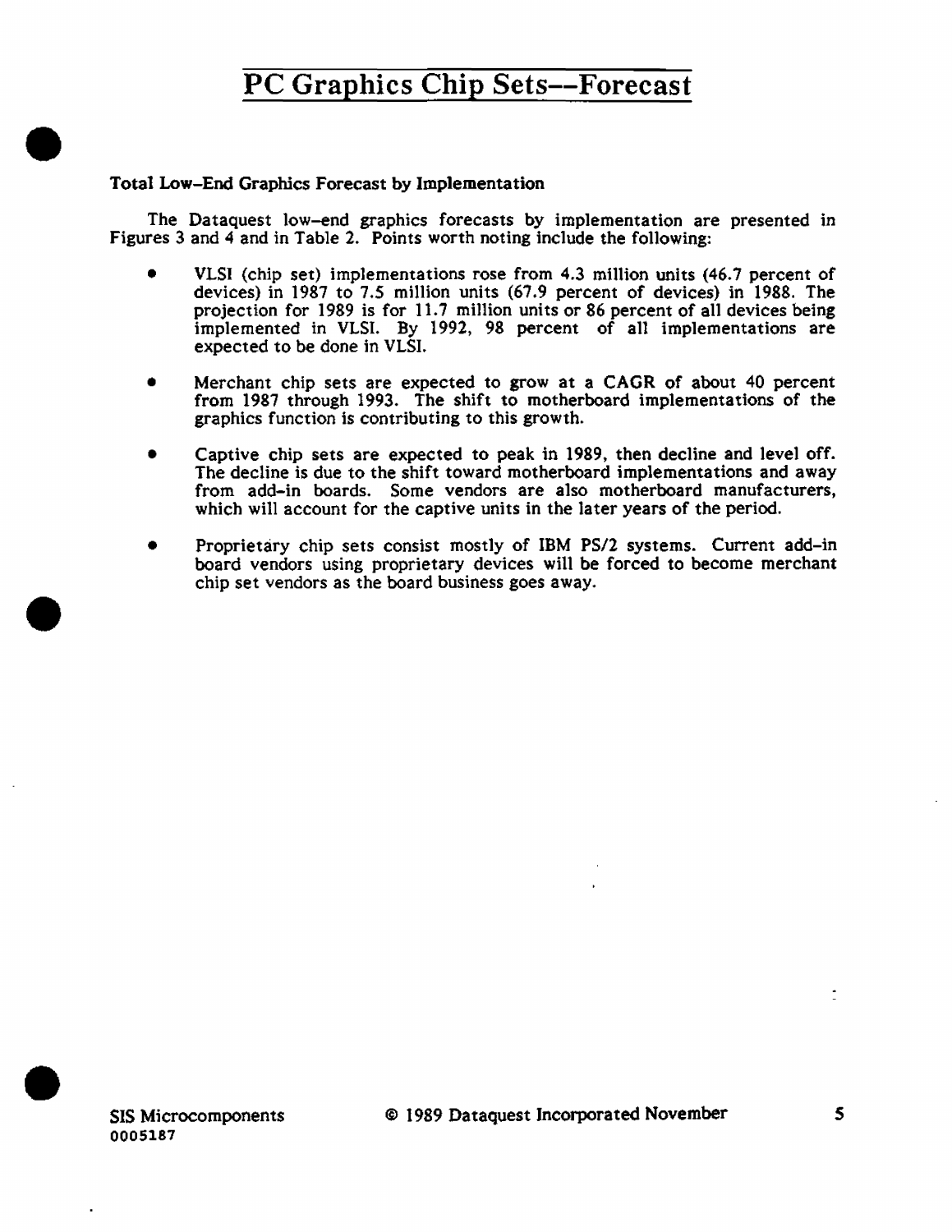

© 1989 Dataquest Incorporated November

Figure 3

SIS Microcomponents 0005187

Total Low-End PC Graphics Solutions-VLSI versus Non-VLSI Estimated Worldwide History and Forecast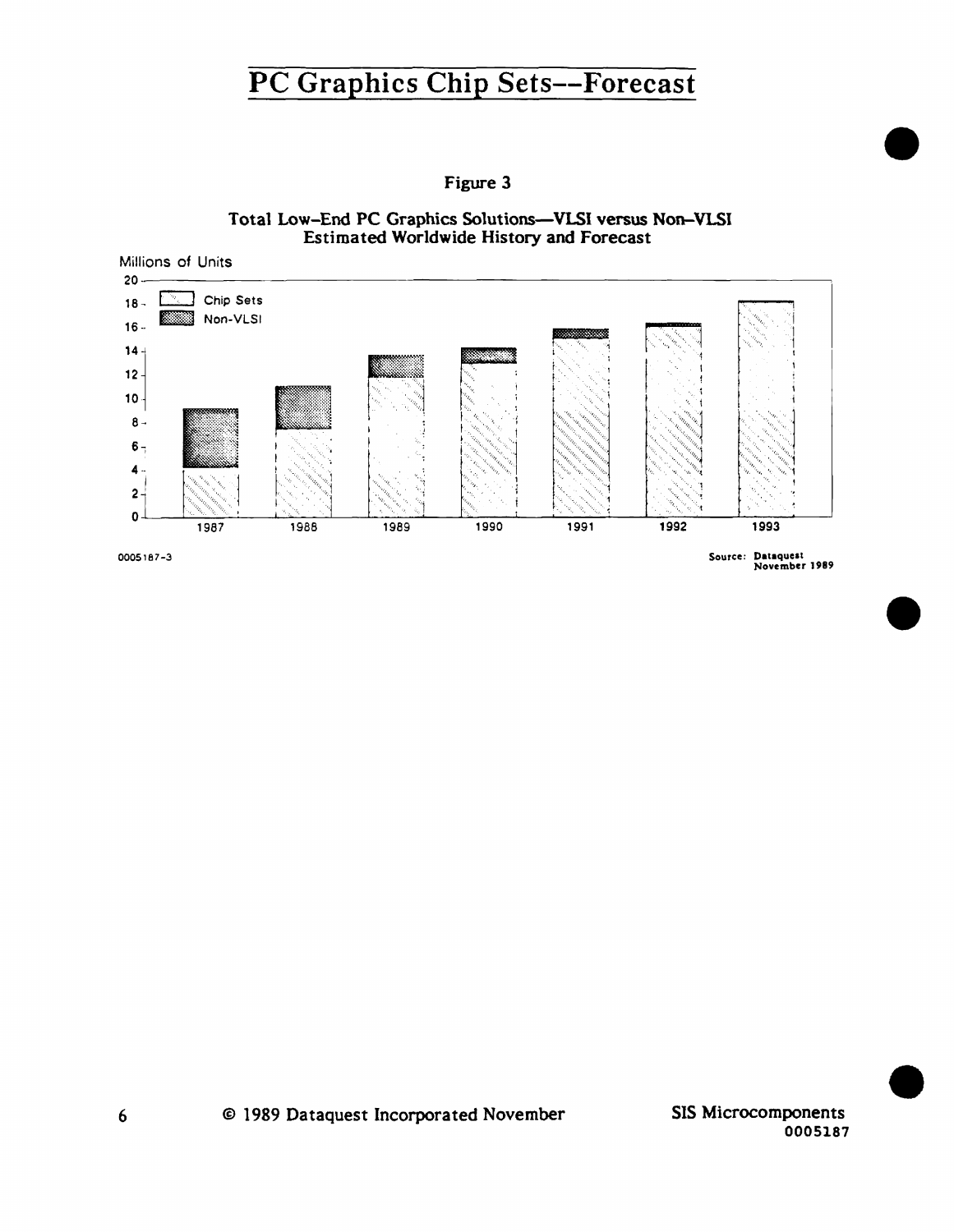Figure 4

Total Low-End PC Graphics Solutions by Implementation Estimated Worldwide History and Forecast



0005187

•

•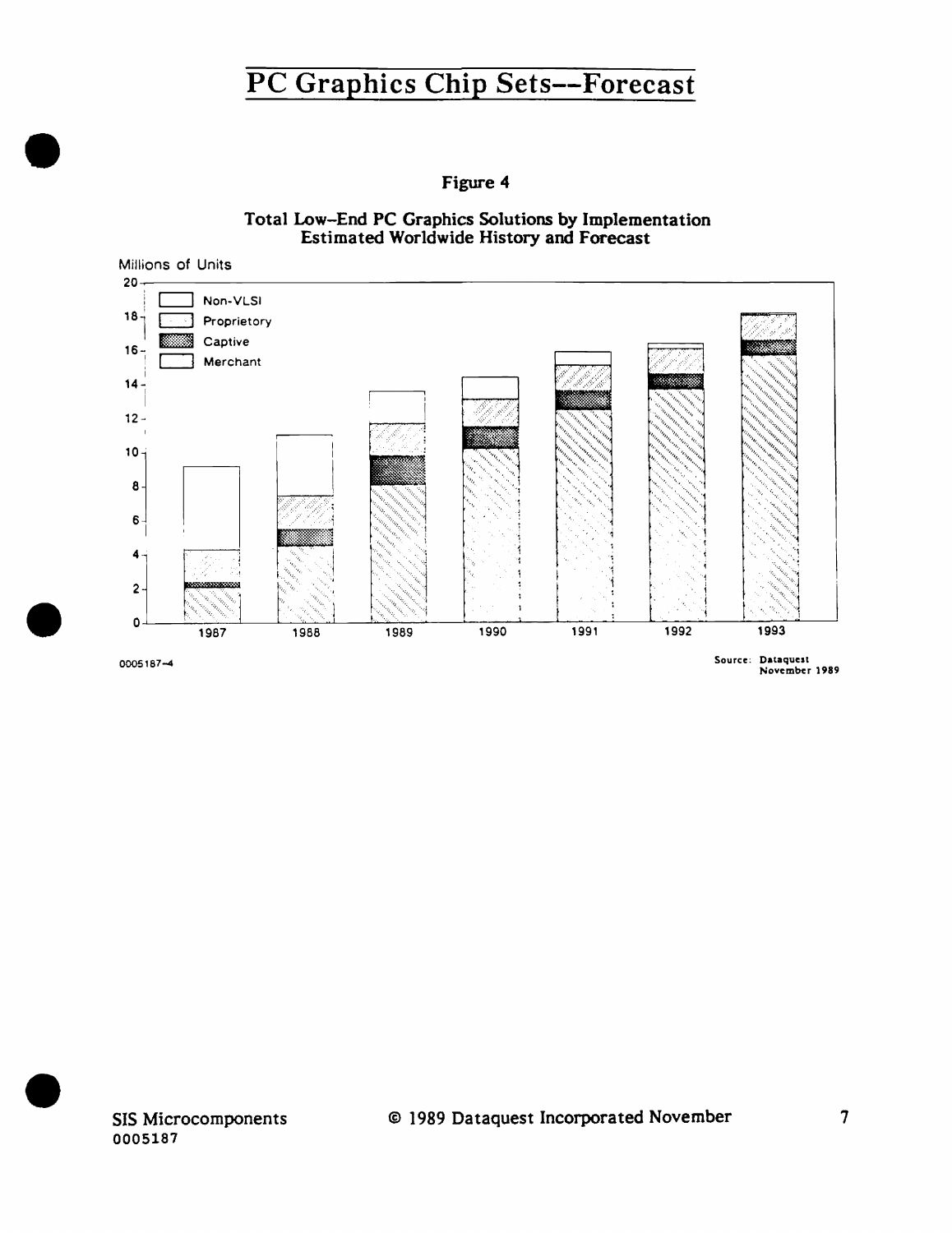### Table 2

#### Total Low-End PC Graphics Solutions by Implementation **Estimated Worldwide History and Forecast** (Thousands of Units)

|                                                                  | 1987             | 1988              | 1989              | 1990              | <u>1991</u>        | 1992              | 1993              | 1987-1993<br>CAGR |
|------------------------------------------------------------------|------------------|-------------------|-------------------|-------------------|--------------------|-------------------|-------------------|-------------------|
| Total Chip Set Implementations<br>Percent of Total               | 4,301.1<br>46.7% | 7,541.3<br>67.96  | 11,756.2<br>86.01 | 13,013.0<br>91.0% | 15.048.0<br>95.00  | 16,111.2<br>98.00 | 18,177.8<br>99.64 | 27.24             |
| Merchant Chip Sets<br>Growth Rate                                | 2.107.5          | 4.524.8<br>114.74 | 0.111.6<br>79.34  | 10,150.1<br>25.19 | 12,457.5<br>22.78  | 13,694.5<br>9.9%  | 15,730.2<br>14.9% | 39.81             |
| Captive Chip Sets<br>Growth Rate                                 | 344.1            | 1.070.9<br>211.2% | 1,704.6<br>59.20  | 1,301.3<br>(23.7) | 1,098.5<br>(15.61) | 934.4<br>(14.91)  | 908.9<br>(2.71)   | 17.60             |
| Proprietary Chip Sets<br>Growth Rate                             | 1.849.5          | 1,945.7<br>5.21   | 1,916.3<br>(1.51) | 1,561.6<br>(10.5) | 1.489.8<br>(4.64)  | 1.482.2<br>(0.51) | 1,543.3<br>4.14   | (3.01)            |
| Non-VLS1 Implementations<br>Percent of Total                     | 4,908.9<br>53.3% | 3,558.7<br>32.11  | 1,913.8<br>14.09  | 1,287.0<br>9.01   | 792.0<br>5.01      | 320.8<br>2.01     | 82.2<br>0.44      | (49.41)           |
| Total Low-End Graphics Solutions 9,210.0 11,100.0<br>Grovin Rate |                  | 20.50             | 13,670.0<br>23.24 | 14,300.0<br>4.61  | 1,5840.0<br>10.89  | 16,440.0<br>3.80  | 18,260.0<br>11.10 | 12.14             |

Source: Dataquest November 1989

#### Low-End Graphics Forecast by Graphics Standard

 $\mathcal{C}$ 

The Dataquest forecast of low-end PC graphics solutions by standard type is presented in Figure 5 and Table 3. Points worth noting include the following:

Video Graphics Array (VGA) is expected to be the dominant standard  $\bullet$ beginning in 1989. Growing at a CAGR of almost 50 percent for the period, VGA appears to be a satisfactory solution for the majority of applications. As prices of VGA chips continue to decline, the other standards will lose share to VGA and become obsolete.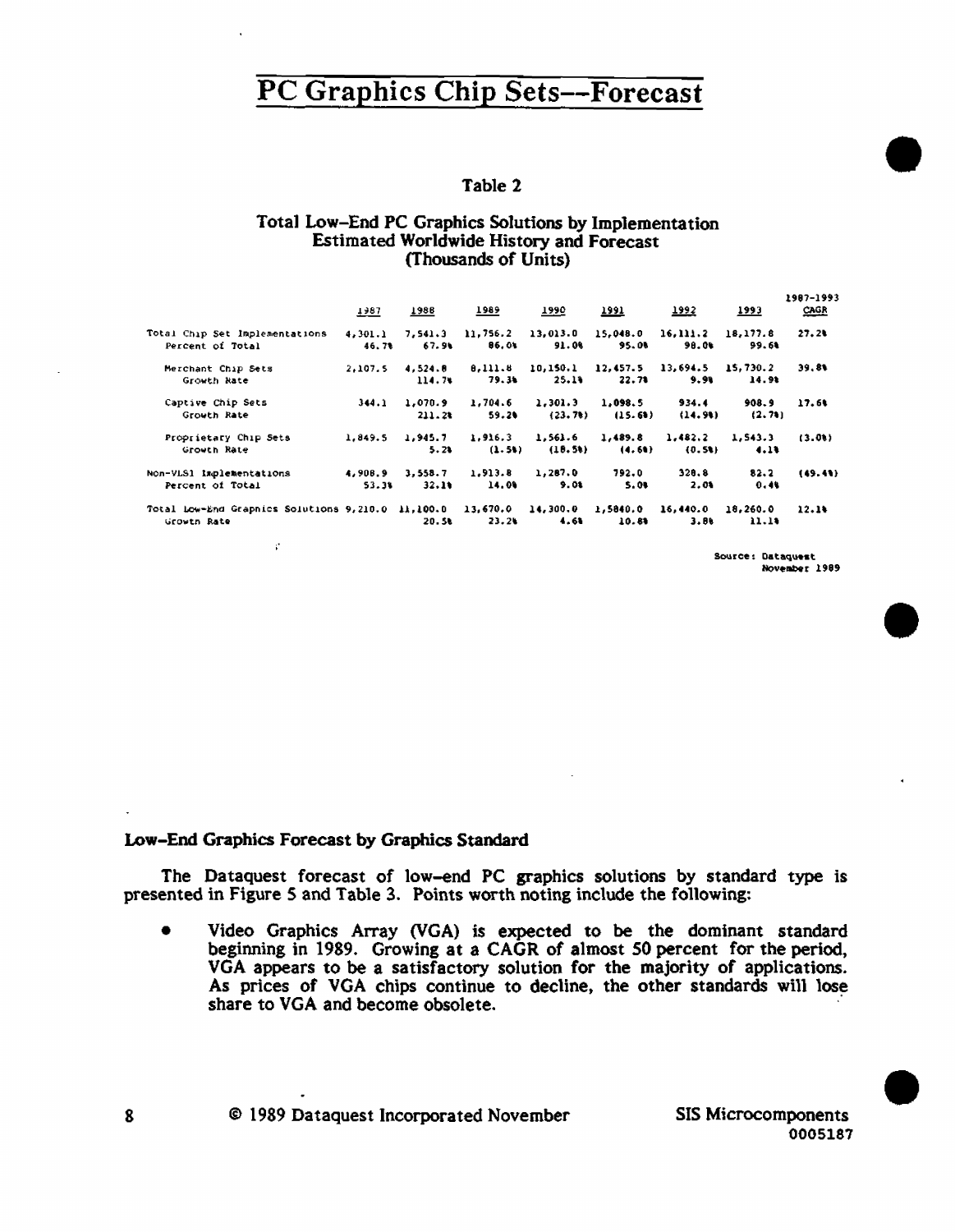- A1though it is not reflected in these forecasts, we expect the next PC graphics standard or standards to begin to erode VGA growth during the 1991 to 1993 time frame. The shift toward a new standard wi11 depend on pricing of chips, monitors, and memory, and will be slower than previous shifts to newer standards.
- The older standards-Hercules Graphics Adapter (HGA) and Color Graphics Adapter (CGA)--are expected to decline rapidly in use. They are still used on low-cost systems, but the price premium to move up to Enhanced Graphics Adapter (EGA) or VGA is shrinking rapidly. HGA and CGA are seeing some use in recent notebook and pocket PC products because these designs were done before the recent price declines in EGA and VGA chip sets. New versions of these products are expected to incorporate EGA and VGA.

#### Figure *5*

#### Total Low-End PC Graphics Solutions by Standard Type Estimated Worldwide History and Forecast



SIS Microcomponents 0005187

•

•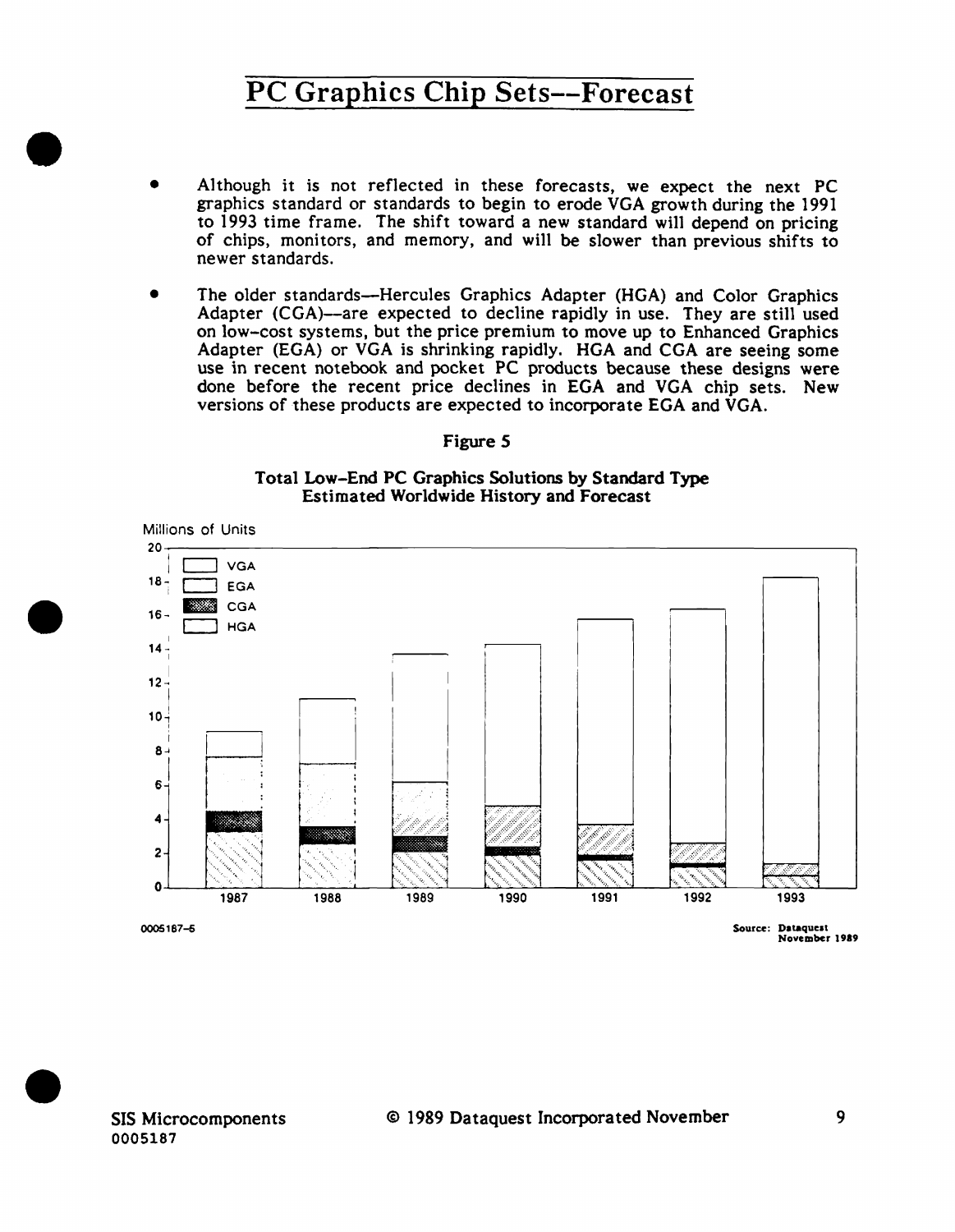### Table 3

#### Total Low-End PC Graphics Solutions by Standard Type **Estimated Worldwide History and Forecast** (Thousands of Units)

|            | 1987    | 1988     | <u> 2982</u> | 7990     | 1991     | 1992     | 1993     | 1987-1993<br><b>CAGR</b> |
|------------|---------|----------|--------------|----------|----------|----------|----------|--------------------------|
| <b>HGA</b> | 3.300.0 | 2.600.0  | 2.100.0      | 1.950.0  | 1.600.0  | 1,200.0  | 700.0    | (22.81)                  |
| CGA        | 1,200,0 | 1,050.0  | 900.0        | 450.0    | 300.0    | 200.0    | ۰        | (25.81)                  |
| EGA        | 3,200.0 | 3.650.0  | 3.200.0      | 2.400.0  | 1,800.0  | 1,200.0  | 700.0    | (22.41)                  |
| VGA        | 1,510.0 | 3,800.0  | 7,470.0      | 9,500.0  | 12,140.0 | 13,840.0 | 16,850.0 | 49.54                    |
| Total      | 9,210.0 | 11,100.0 | 13.670.0     | 14,300.0 | 15,840.0 | 16,440.0 | 18,260.0 | 12.14                    |

Source: Dataquest November 1989

### Low-End Graphics Forecast by Implementation within Standard Type

The Dataquest forecasts by implementation for HGA are presented in Figure 6 and Table 4; for CGA, in Figure 7 and Table 5; for EGA, in Figure 8 and Table 6; and for VGA, in Figure 9 and Table 7. Points worth noting include the following:

- In general, all standards will be implemented increasingly as merchant chip  $\bullet$ sets as the graphics function is implemented on the motherboard.
- Captive chip sets will begin to consist of motherboard products rather than graphics add-in boards sold by chip set manufacturers. Only a few add-in board makers are currently also in the business of manufacturing motherboards. Becoming a motherboard manufacturer in order to sell graphics chip sets is probably not an option for current add-in board manufacturers. It is not even clear yet that there is any advantage to being a chip set and motherboard manufacturer.
- Proprietary chip sets consist mainly of the IBM PS/2 VGA products. Add-in board manufacturers that are currently using a proprietary chip set will be forced either to sell the chip set to the merchant market as their board business declines or to try to compete as a low-end niche or specialized high-end ugrade vendor.

 $\mathbf{r}^{\mathrm{t}}$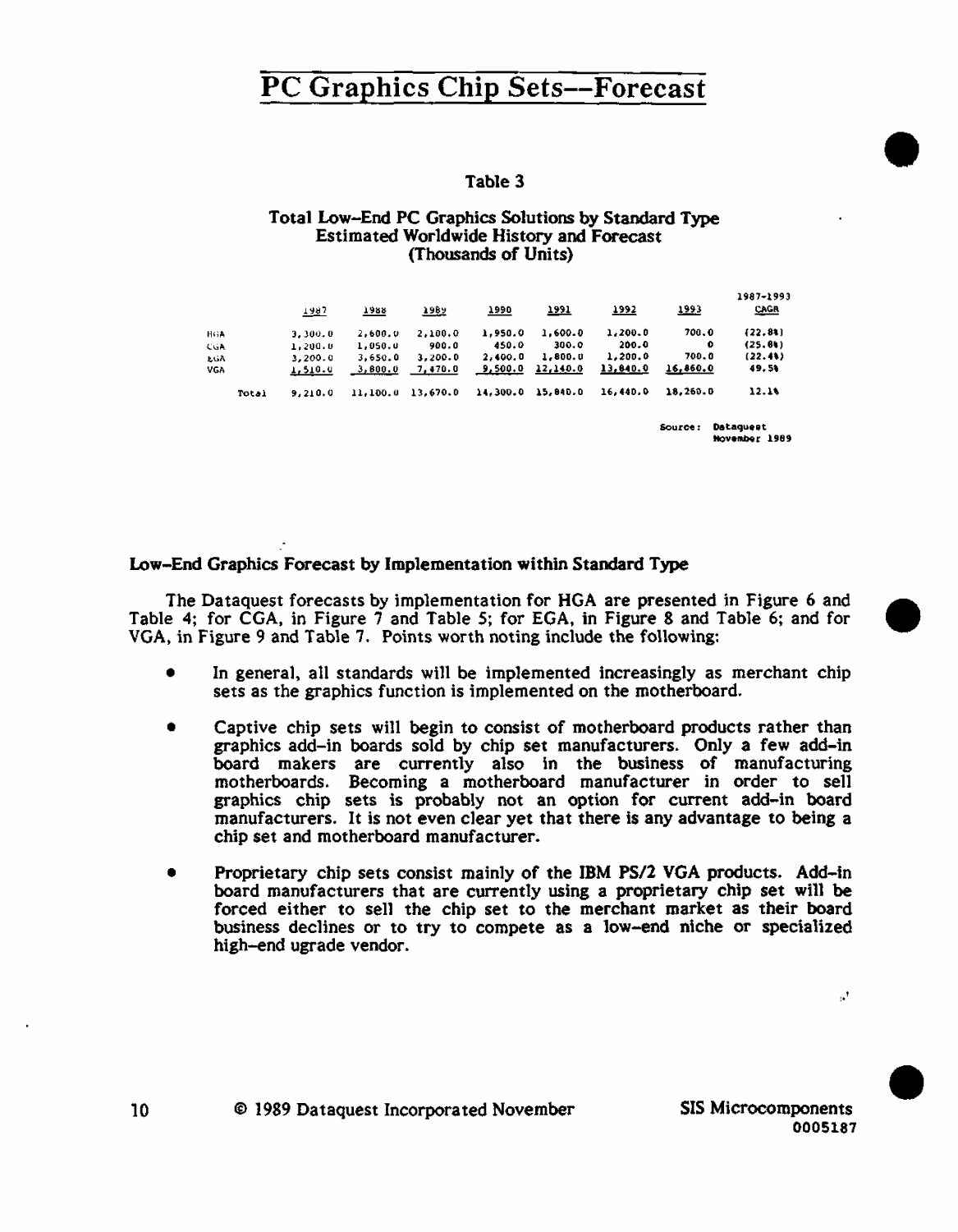Figure 6





Table 4

#### **Total HGA Implementations** Estimated Worldwide History and Forecast (Thousands of Units)

|             | 1987    | 1988    | 1989    | 1990    | <u> 1991 </u> | <u> 1992 </u> | <u> 1993</u> | 1987-1993<br><b>CAGR</b> |
|-------------|---------|---------|---------|---------|---------------|---------------|--------------|--------------------------|
| Merchant    | û       | o       | 73.5    | 359.6   | 489.4         | 620.4         | 441.0        | 34.54                    |
| Captive     | 0       | ۰       | 10.5    | 66.3    | 107.2         | 66.0          | 42.0         | 26.01                    |
| Proprietary | 198.0   | 197.6   | 273.0   | 262.1   | 208.0         | 186.0         | 140.0        | (5.60)                   |
| Discrete    | 3,102.0 | 2,402.4 | 1,743.0 | 1,262.0 | 795.4         | 327.6         | 77.0         | 146.OU)                  |
| Total       | 3.300.0 | 2.600.0 | 2.100.0 | 1,950.0 | 1.600.0       | 1.200.0       | 700.0        | (22.81)                  |
|             |         |         |         |         |               |               |              |                          |

Source: Dataquest<br>November 1989

SIS Microcomponents

 $11$ 

 $\ddot{\phantom{a}}$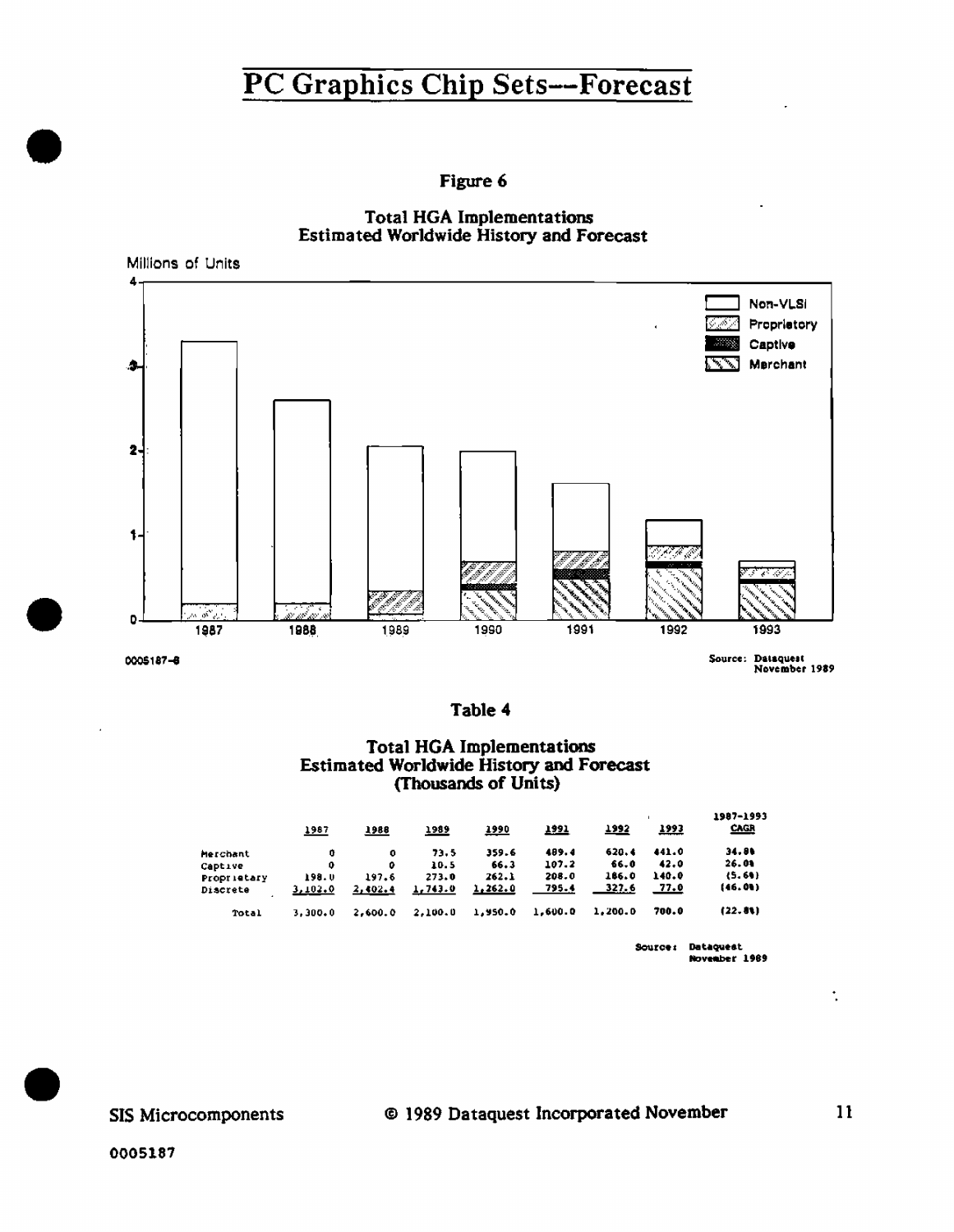



Millions of Units



Source: Dataquest<br>November 1989

Table 5

#### **Total CGA Implementations** Estimated Worldwide History and Forecast (Thousands of Units)

|                 | <u> 1987 </u> | <u>Таян</u> | <u>1989</u> | 1990  | <u>1991</u> | 1992  | <u> 1993 </u> | 1987-1993<br>CAGR |
|-----------------|---------------|-------------|-------------|-------|-------------|-------|---------------|-------------------|
| Merchant        | 405.6         | 766.5       | 783.0       | 414.0 | 276.0       | 180.0 | ۰             | (15.01)           |
| <b>Captive</b>  | 120.0         | 42.0        | 63.0        | 36.0  | 24.0        | 20.0  | ۰             | (30.11)           |
| Proprietary     | 192.0         | 105.0       | 54.0        | o     | o           | 0     | 0             |                   |
| <b>Discrete</b> | 482.4         | 136.5       |             | o     |             |       | 0             |                   |
| Total           | 1,200.0       | 1,050.0     | 900.0       | 450.0 | 300.0       | 200.0 | 0             | (30.1)            |
|                 |               |             |             |       |             |       |               |                   |

Source: Dataguest November 1989

**SIS Microcomponents** 0005187

 $\mathcal{I}$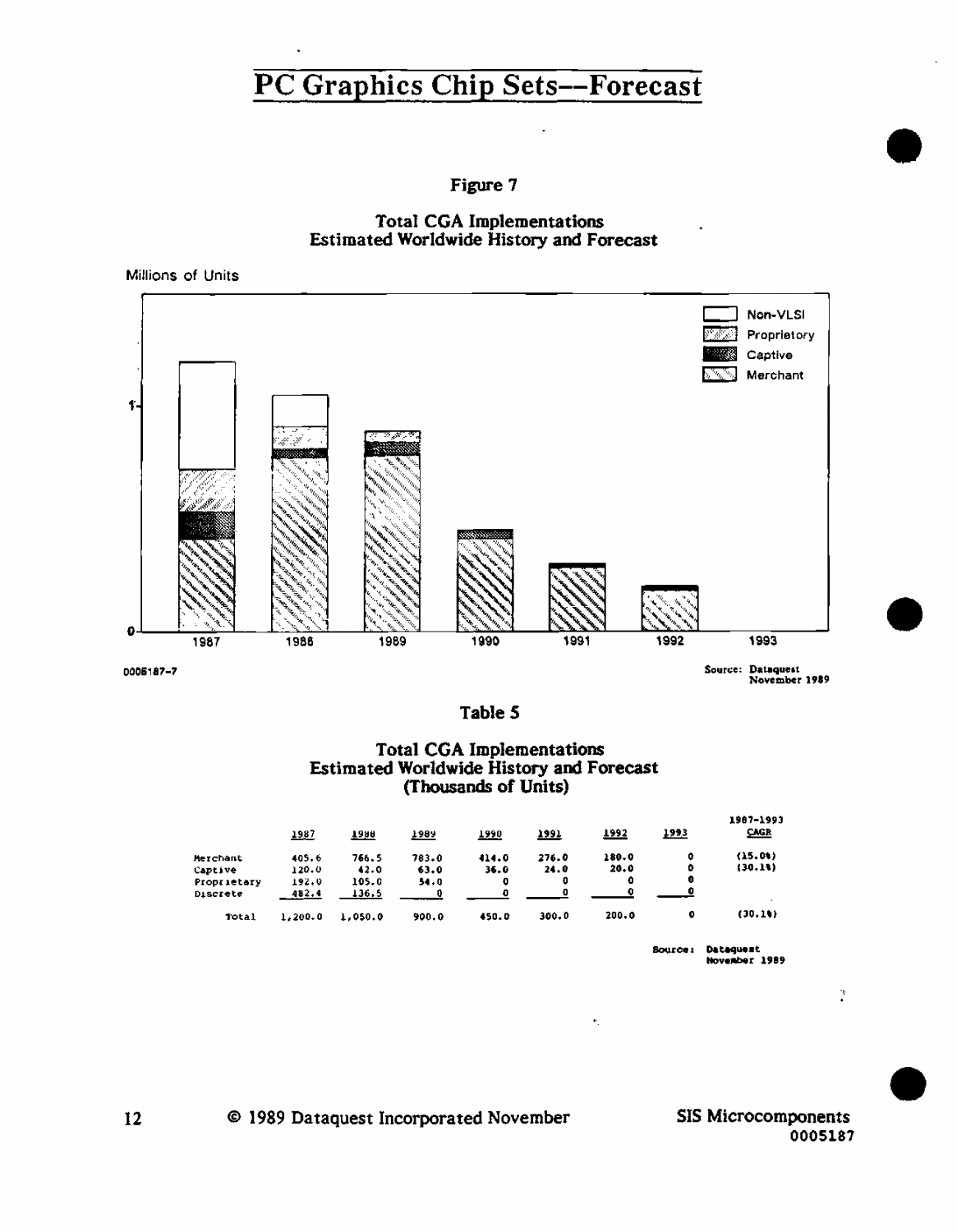Figure 8



Millions of Units



Source: Dataquest<br>November 1989 -

Table 6

## **Total EGA Implementations** Estimated Worldwide History and Forecast<br>(Thousands of Units)

|             | 1987     | <b>1988</b> | 1989    | 1990    | <u>1991</u> | 1992    | <u> 1993</u> | 1987-1993<br><b>CAGR</b> |
|-------------|----------|-------------|---------|---------|-------------|---------|--------------|--------------------------|
| Merchant    | 1.241.6  | 1.811.5     | 2,269.1 | 1.872.0 | 1,494.0     | 1,006.0 | 606.0        | (11.30)                  |
| Captive     | 217.0    | 580.4       | 416.0   | 240.0   | 144.0       | 75.1    | 34.8         | (26.31)                  |
| Proprietary | 417.6    | 237.3       | 320.0   | 264.0   | 162.0       | 118.9   | 59.2         | (27.8)                   |
| Discrete    | 1, 323.8 | 1,020.9     | 194.9   | 24.0    | o           | n       | 0            |                          |
| Total       | 3.200.0  | 3.650.0     | 3,200.0 | 2,400.0 | 1,800.0     | 1,200.0 | 700.0        | (22.41)                  |
|             |          |             |         |         |             |         |              |                          |

Source: Dataquest November 1989

SIS Microcomponents

0005187

 $13$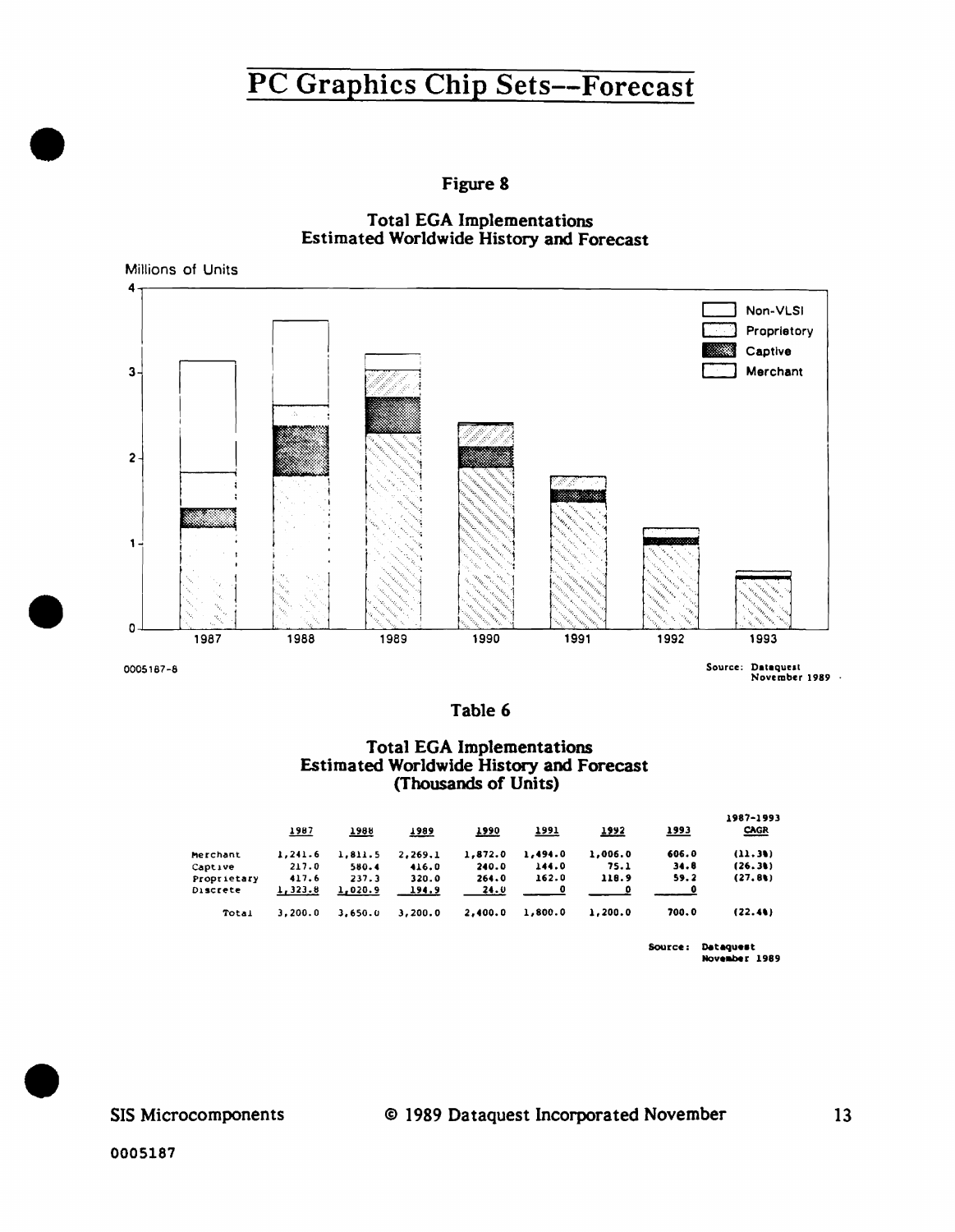Figure 9

**Total VGA Implementations** Estimated Worldwide History and Forecast



Table 7

### **Total VGA Implementations** Estimated Worldwide History and Forecast (Thousands of Units)

|             | 1987    | 1988    | 1989    | 1990    | 1991     | 1992     | <u> 1993</u> | 1987-1993<br>CACR             |
|-------------|---------|---------|---------|---------|----------|----------|--------------|-------------------------------|
| Merchant    | 460.1   | 1.946.0 | 4,985.5 | 7.505.0 | 10,197.6 | 11,888.6 | 14,683.4     | 78.1%                         |
| Captive     | 7.6     | 448.4   | 1.214.6 | 959.5   | 823.1    | 773.7    | 832.0        | 119.00                        |
| Proprietary | 1.042.4 | 1,405.6 | 1,269.9 | 1,035.5 | 1,119.3  | 1,177.8  | 1,344.6      | 4.31                          |
| Discrete    |         |         |         |         | Ð        | o        |              |                               |
| Total       | 1,510.0 | 3.800.0 | 7.470.0 | 9.500.0 | 12,140.0 | 13.840.0 | 16,860.0     | 49.54                         |
|             |         |         |         |         |          |          |              | <b><i><u>Batamond</u></i></b> |

**Dataguest**<br>November 1989

SIS Microcomponents 0005187

© 1989 Dataquest Incorporated November

 $\bar{z}$ 

 $14$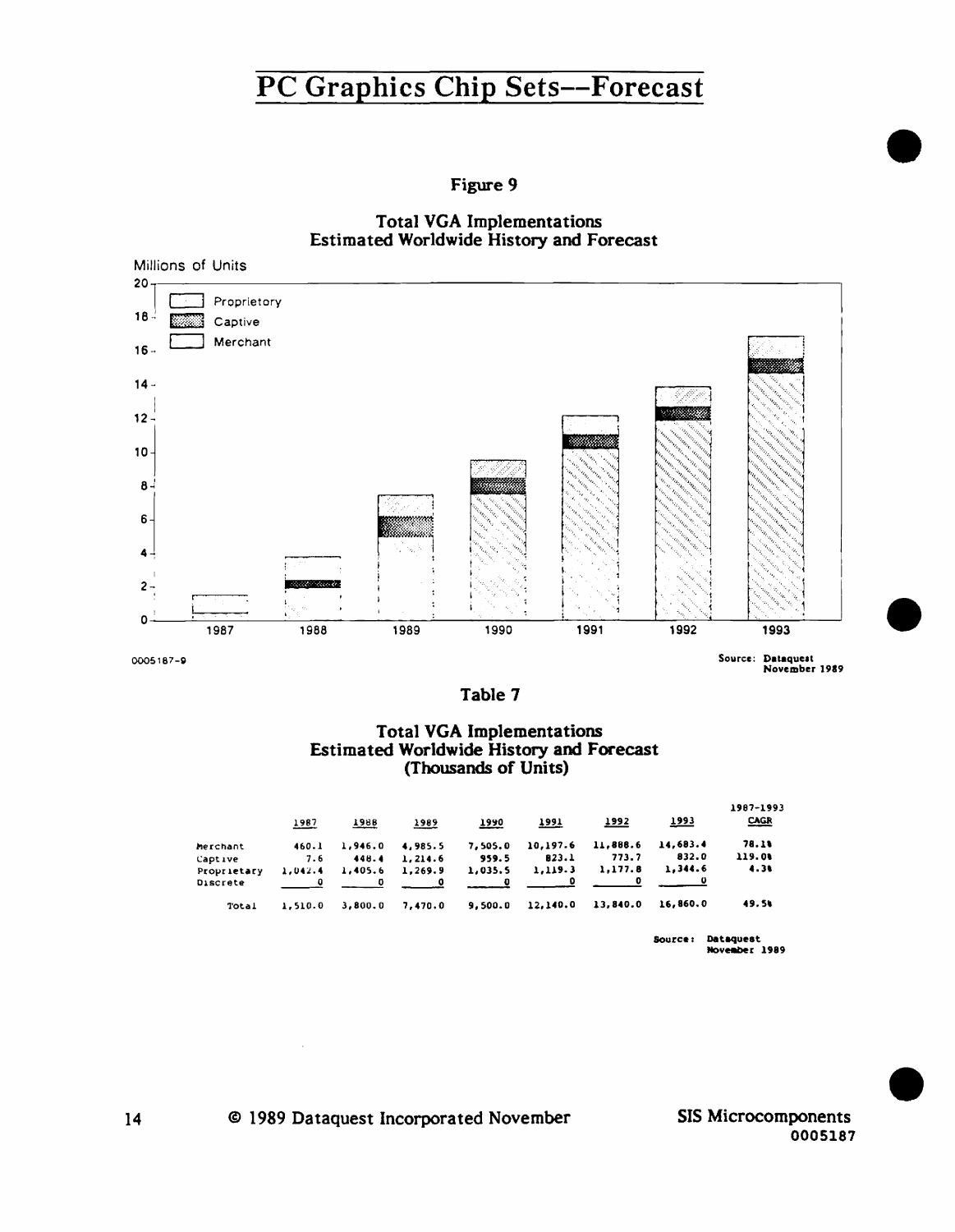### High-End PC Graphics Forecast-All Applications

•

•

•

The Dataquest forecast for high-end PC graphics for all applications is presented in Figures 10 and 11 and Tab1e 8. Points worth noting include the following:

- Unit shipments are growing at a CAGR of approximate1y 87 percent; ASPs are declining by about a 25 percent CAGR for the period 1987 through 1993. This allows revenue to grow at a CAGR of 96 percent. ASPs shown in Table 8 are for board-level products.
- The high-end market is not as mature as the low-end market. Volumes are still very low. and the cost to implement is complicated by the cost of monitors and is less influenced by chip prices.

### High-End PC Graphics Forecast-IBM 8514/A and Compatibles

The Dataquest forecast for IBM 8514/A and compatible PC graphics is presented in Figures 12 and 13 and Table 9. ASPs shown in Table 9 are for board-level products. Points worth noting include the following:

- The 8514/A is expected to be the dominant standard for mainstream high-end PC applications.
- Several chip set vendors have announced plans to introduce 8514/Acompatible chip sets. One vendor has announced a product that will be a combination VGA and 8514/A chip that can be implemented on the motherboard. This opens the possibility for a shift from a board-level market to a chip market in the high end. as is occurring in the low-end market. Dataquest believes that this shift may become significant in the 1992 time frame, but no attempt has been made to forecast high-end chip level prices. Current 8514/A-compatible chip sets are selling in the range of \$89 to \$149 .

 $\ddot{ }$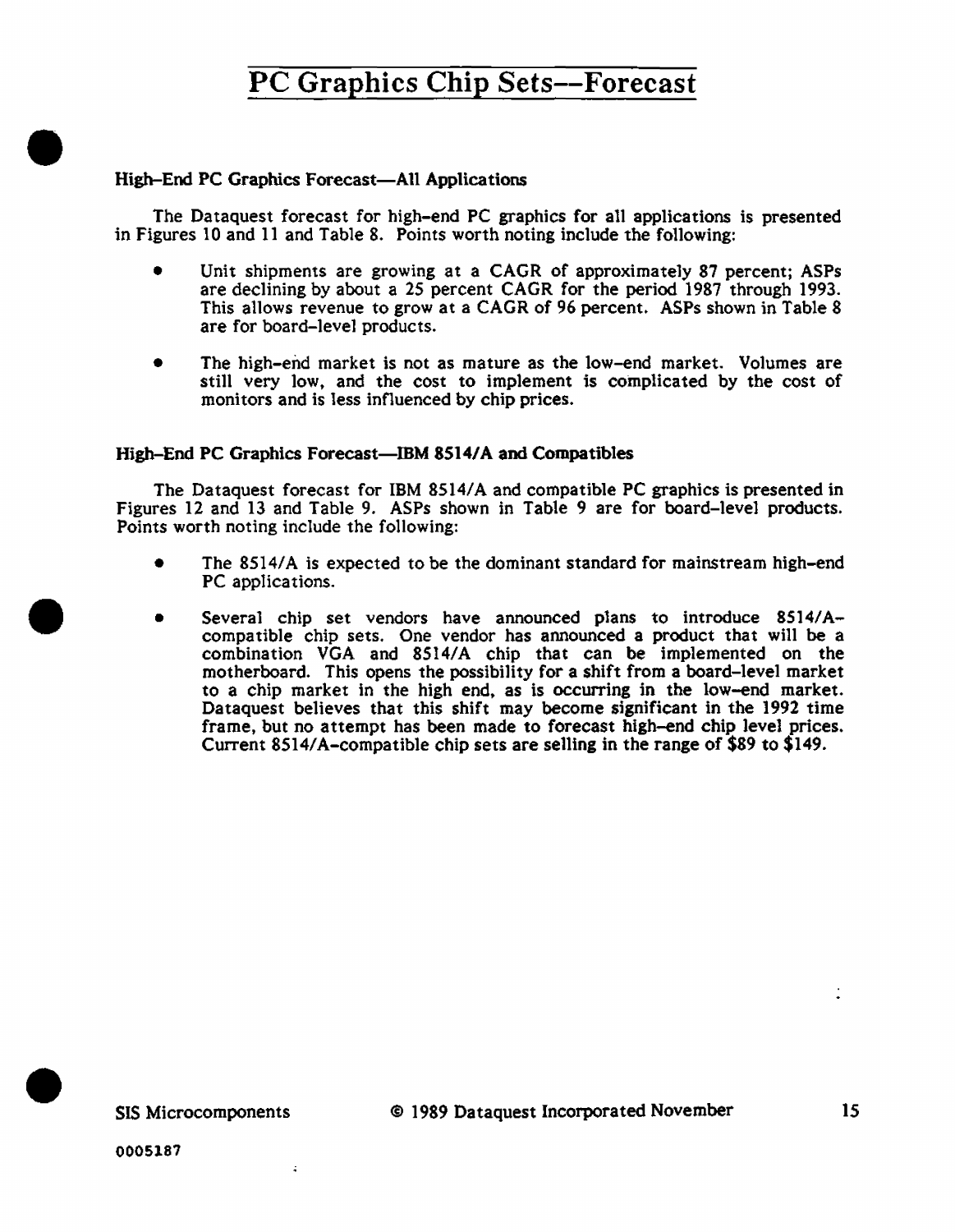Figure 10





Figure 11





### 16 © 1989 Dataquest Incorporated November

SIS Microcomponents 0005187 •

•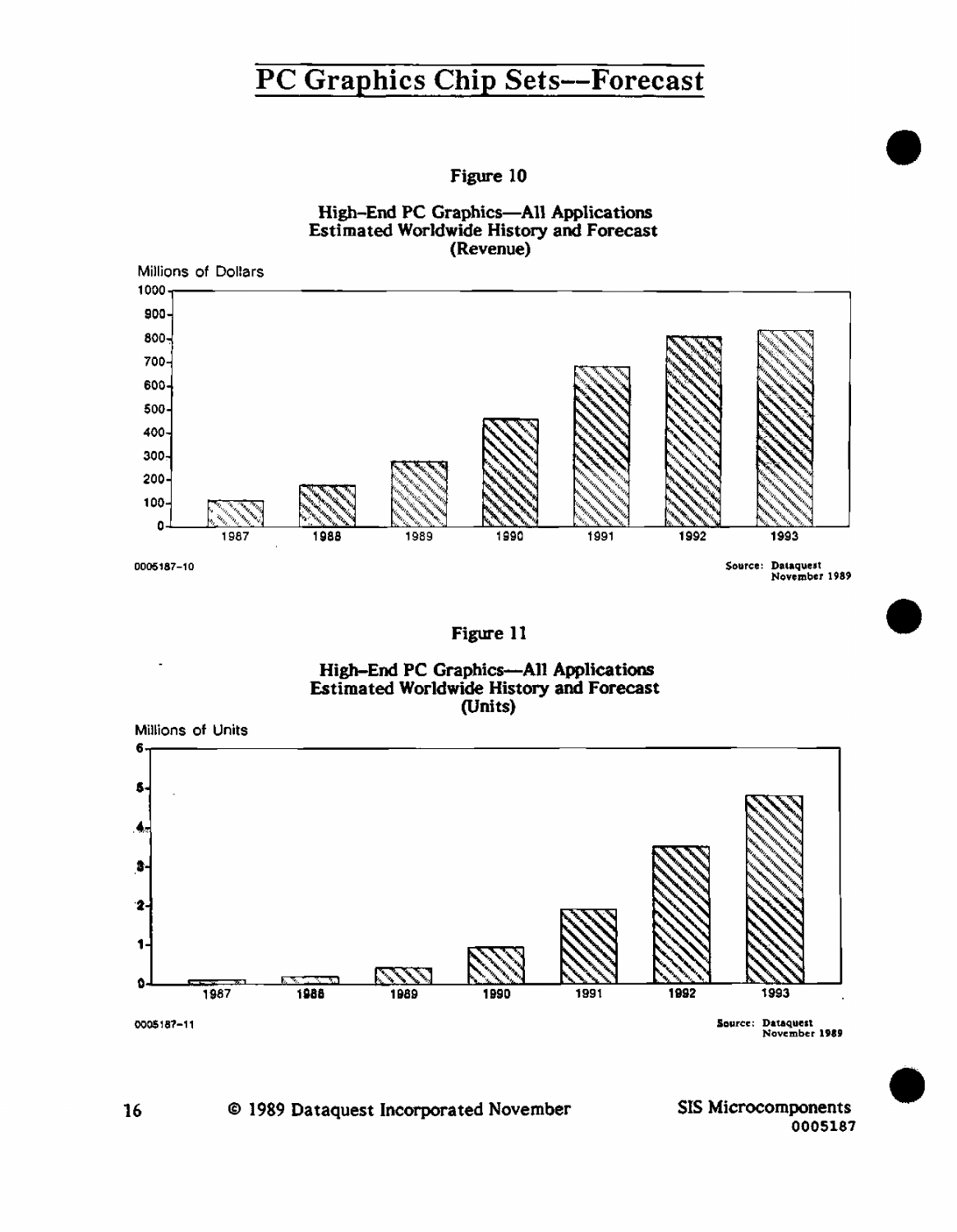÷,

 $\frac{1}{\epsilon}$ 

### Table 8

### High-End PC Graphics-All Applications Estimated Worldwide History and Forecast

|                             | 1987    | 1988    | 1989    | <u> 1990</u> |              | <u> 1991 </u> |              | 1992     |     | <u> 1993 </u> | 1987-1993<br>CACR |
|-----------------------------|---------|---------|---------|--------------|--------------|---------------|--------------|----------|-----|---------------|-------------------|
| Shipments<br>(K Units)      | 111.0   | 194.9   | 410.3   | 933.0        |              | 1,912.9       |              | 3.499.7  |     | 4,802.2       | 87.4%             |
| ASP                         | \$1,018 | \$ 905  | 679     | $5 - 492$    | $\mathbf{s}$ | 357           | $\mathbf{3}$ | 232      | - 8 | 375           | (25.4)            |
| Revenue<br>(Millions of \$) | \$113.0 | \$176.4 | \$278.6 | \$459.0      |              | \$602.9       |              | \$ 811.9 | -8  | <b>B40.4</b>  | 39.74             |
| Growth Rate                 |         | 56.14   | 57.91   | 64.8%        |              | 48.84         |              | 18.91    |     | 3.50          |                   |

Source: Dataquest November 1989

 $17$ 

### Figure 12

 $\star$ 





#### SIS Microcomponents

#### © 1989 Dataquest Incorporated November

#### 0005187